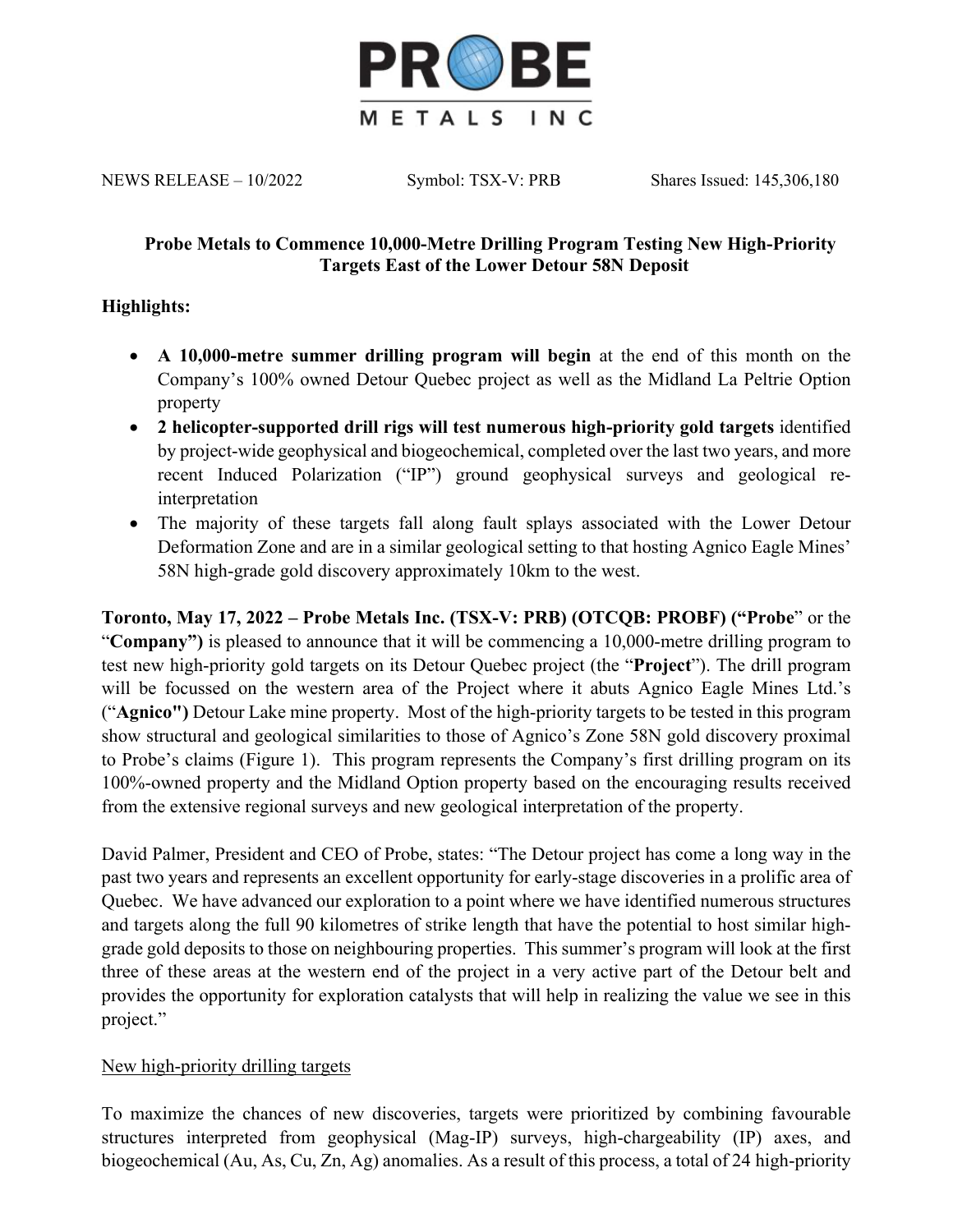targets were selected for this drilling program. The favourable structures targeted with this program are approximately between 10 to 30 kilometres east-southeast of the high-grade Lower Detour 58N gold deposit, which hosts indicated resources totalling 534,300 oz at a grade of 5.8 g/t Au and inferred resources totalling 136,100 oz at a grade of 4.35 g/t Au (Source: NI 43-101 report by Kirkland Lake Gold effective December 31, 2020).

In Q1 2022, a total of 200 kilometres of IP were completed (260 kilometres in 2021) and 600 biogeochemical samples were collected (2,100 samples in 2021), in preparation for the drilling program. Additional IP surveys totalling 53 kilometres, of which 38 kilometres on the Gaudet-Fenelon JV, are also starting this month.

The Company has also received results from the 2021 drilling program on the Gaudet-Fenelon JV. Of the 14 holes drilled, four returned anomalous gold zones grading between 0.2 to 1.0 g/t Au over 1 to 2 metres associated with finely disseminated pyrite within deformation zones. The results are encouraging and will assist in follow-up programs to better delineate mineralized structures in this area.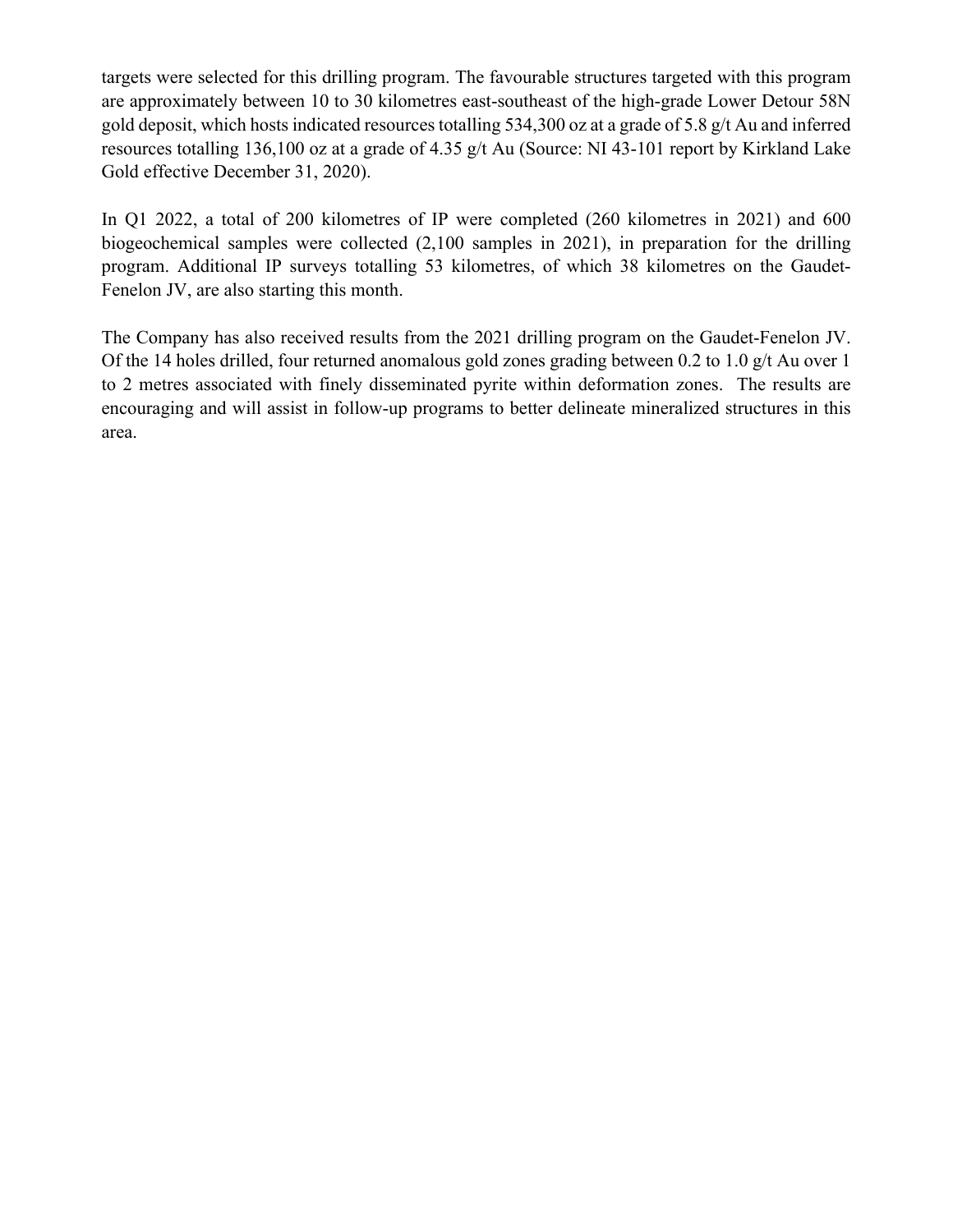

Figure 1: Detour Quebec Project Location Map

# **Probe's Detour Quebec Project**

The discovery stage Project covers an area of 777 square kilometres along the Detour Gold Trend, including the La Peltrie property option, the Gaudet-Fenelon JV property, the wholly owned Detour Quebec Main and North properties, and is located 190 kilometres north of Rouyn-Noranda and 40 kilometres northwest of the town of Matagami, Quebec, and hosts the Sunday Lake, Massicotte and Lower Detour Lake gold deformation zones (See Figure 1). Both the La Petrie option and Gaudet-Fenelon JV properties are in partnership with Midland Exploration Inc. (TSX-V:MD) ("Midland"). The Project is located along the lateral extensions of Canada's second largest gold mine at Detour Lake and the 58N gold deposit owned by Agnico Eagle Mines Ltd. The Project also sits adjacent to Wallbridge Mining Company Ltd land package which hosts the Fenelon/Tabasco, Area 51 and Martiniere/Bug Lake gold zones.

#### **Qualified Person:**

The scientific and technical content of this press release has been reviewed, prepared and approved by Mr. Marco Gagnon, P. Geo, who is a "Qualified Person" within the meaning of NI 43-101, and Executive Vice-President and a director of Probe.

#### **About Probe Metals:**

Probe Metals Inc. is a leading Canadian gold exploration company focused on the acquisition, exploration and development of highly prospective gold properties. The Company is committed to discovering and developing high-quality gold projects, including its key asset the multimillion-ounce Val-d'Or East Gold Project, Québec. The Company is well-funded and controls a strategic land package of approximately 1,500-square-kilometres of exploration ground within some of the most prolific gold belts in Québec. The Company was formed as a result of the \$526M sale of Probe Mines